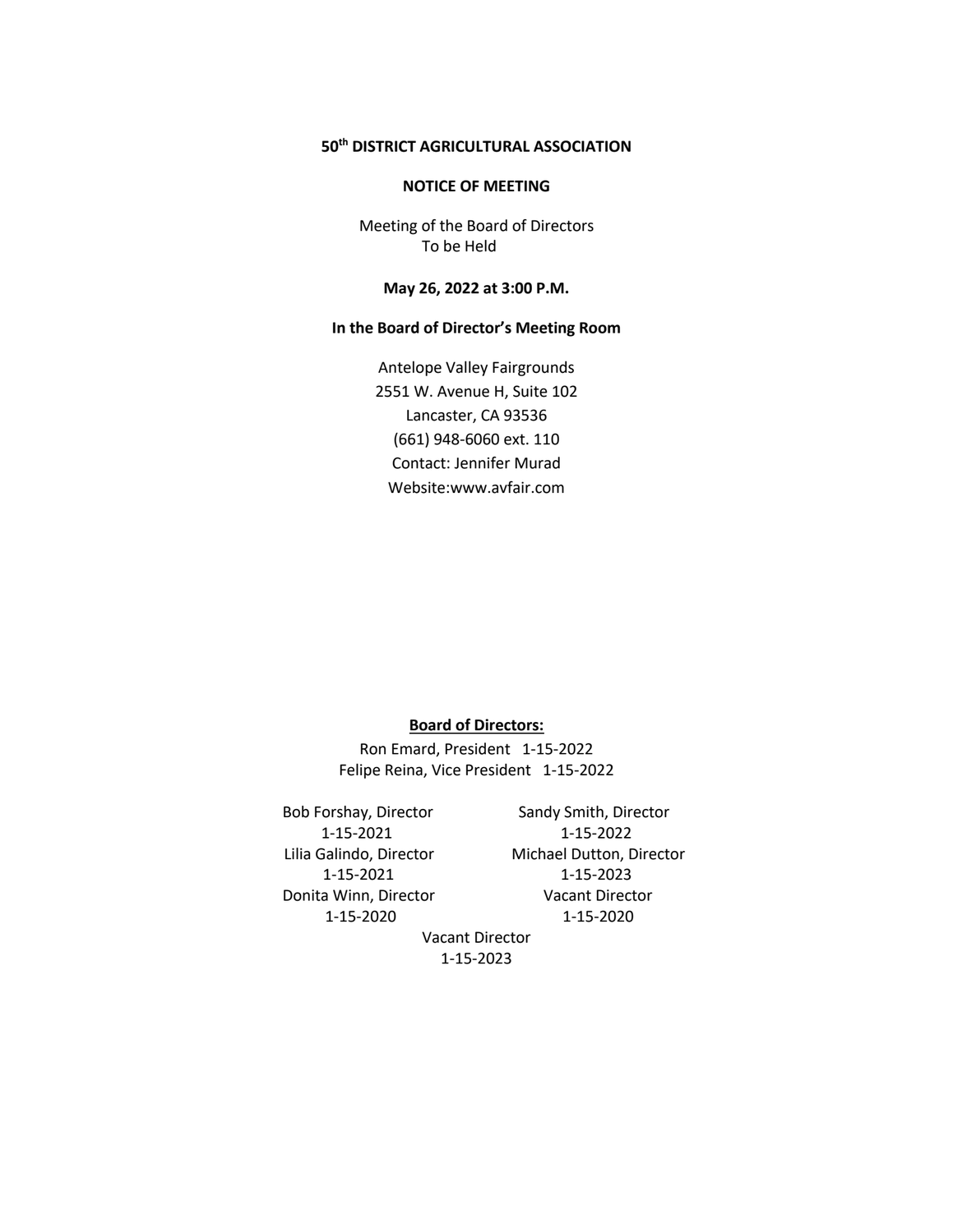50th DAA May 26, 2022 Page 2 of 3

#### **PUBLIC PARTICIPATION:**

Members of the public are encouraged to provide comments to the Board and may suggest items to be placed on the agenda for discussion at the next Board meeting. While the Board values the participation of the public, the Board President reserves the right to limit the time for public comment to a maximum of five (5) minute per speaker in order to proceed with the agenda. Public comment for placement on a future agenda is within the discretion of the Board President.

All meeting notices, agendas and materials considered by the Board during a meeting will be available to the public during the meeting and on the Board's website at www.avfair.com.

#### **AMERICANS WITH DISIBILITIES ACT:**

All Board meetings must be accessible to the physically disabled. Any persons needing a disability-related accommodation or modification in order to attend or participate in any Board or Committee meetings or other Antelope Valley Fair activities may request assistance by contacting CEO, Dan Jacobs, at the Antelope Valley Fair Office, 2551 West Avenue H, Suite 102, Lancaster, California, 93536 or by calling Dan Jacobs at (661) 948-6060.

### **BOARD MEETING AGENDA**

- 1. CALL TO ORDER:
- 2. PLEDGE OF ALLEGIANCE:
- 3. ATTENDANCE: (Directors Motion to excuse absences required)
- 4. GUESTS: (Self-introduction)
- 5. PUBLIC COMMENT: Non-agenda items (Limited to 5 min.)
- 6. APPROVAL OF AGENDA: (Motion required)
- 7. COMMITTEE REPORTS:
	- A. Joint Committee on Governance: (Mercy-AVFA; Parris-JPA; B. Smith FAVF; S. Smith (Emard, alternate) 50<sup>th</sup> DAA)
	- B. FFA Outreach: (Winn, Reina, Smith)
	- C. Executive Committee:
- 8. CONSENT CALENDAR: (Motion required)
	- A. MINUTES OF BOARD MEETING: March 28, 2022
	- B. STANDARD AGREEMENTS: None
- 9. ORGANIZATIONAL INFORMATION: (Receive & file)
	- A. Minutes of Board Meetings for Other Organizations
	- B. Financials from Other Organizations